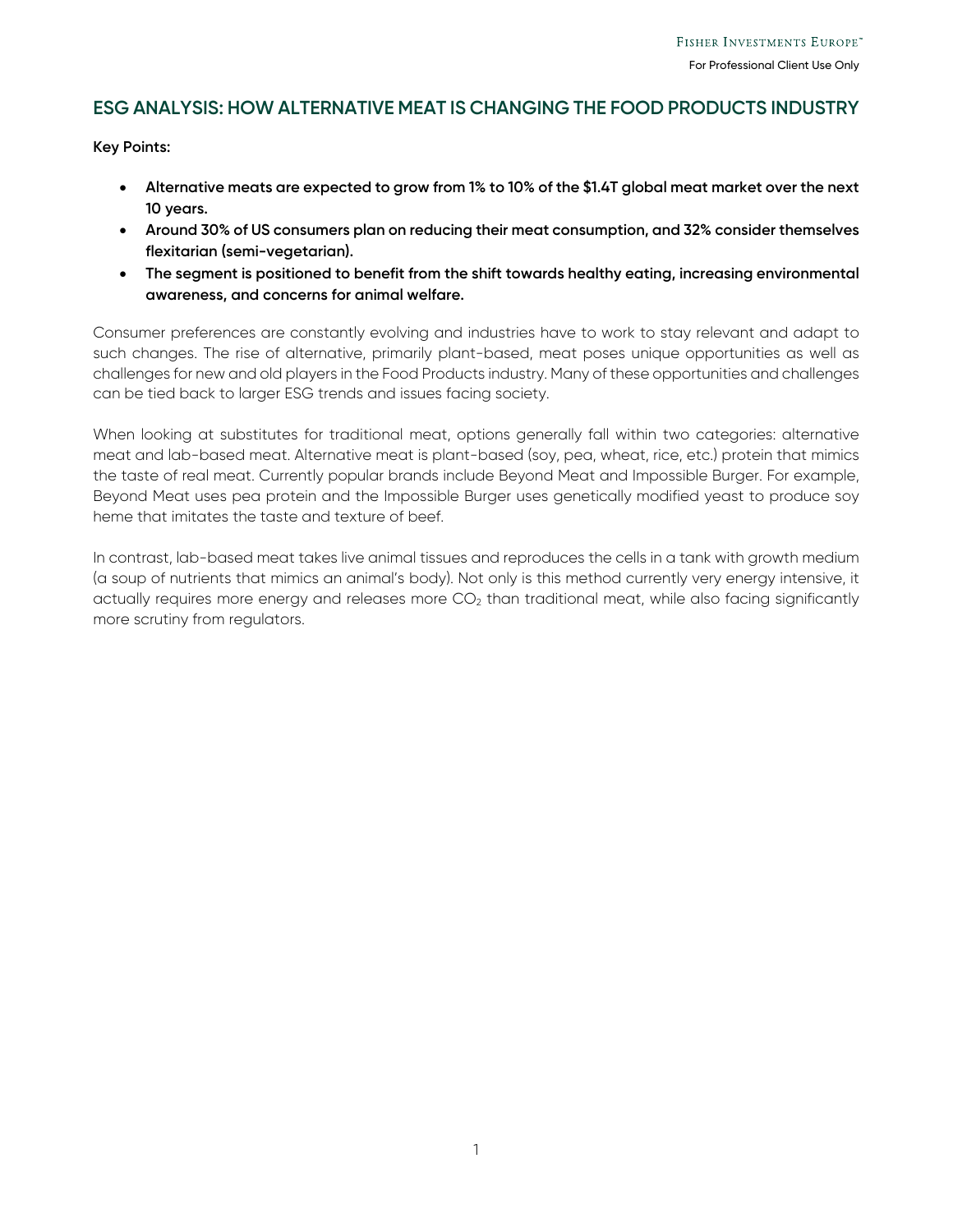#### **ENVIRONMENTAL CONSIDERATIONS**

Agriculture and livestock are responsible for ~14% of total GHGE, and rising beef demand could add another 15% of methane and 5% of carbon footprint in the next 30 years.<sup>i</sup> Global beef consumption is one of the leading environmental threats, and sustainability concerns are on the rise, especially with younger consumers.ii Traditional feedlot beef production is especially detrimental to the environment as it accounts for far more GHGE per gram of protein compared to grains, legumes, and other meats.

## **EXHIBIT 1: GREENHOUSE GAS EMISSIONS PER GRAM OF PROTEIN**



*Source: Clark & Tilman. Data as of 2017.* 

Further, grain-fed beef requires over 15,000 liters of water to produce 1 kilogram. The vast majority of the water is used for the production of animal feed. Pulses, cereals, and oil crops (such as soy), that are often the main ingredients of alternative meats, require materially less water to produce the same quantity.<sup>iii</sup>

## **EXHIBIT 2: WATER INTENSITY OF DIFFERENT FOOD CATEGORIES**



Liters of Water Per Kilogram

*Source: Mekonnen & Hoekstra. Data as of 2012.* 

As a result, switching to plant-based meat alternatives could significantly reduce GHGE as well as society's impact on water scarcity and thus partially alleviate climate change concerns. Additionally, while consumer sentiment gradually shifts towards sustainability, companies are adding alternate meat products to highlight their environmental initiatives.

Plant-based foods can still cause significant climate stress, however, although in a different form. For instance, several alternative meat products rely on the use of palm oil, which has been garnering public attention because of illegal and unsustainable deforestation, which contributes to climate change and threatens animal habitats.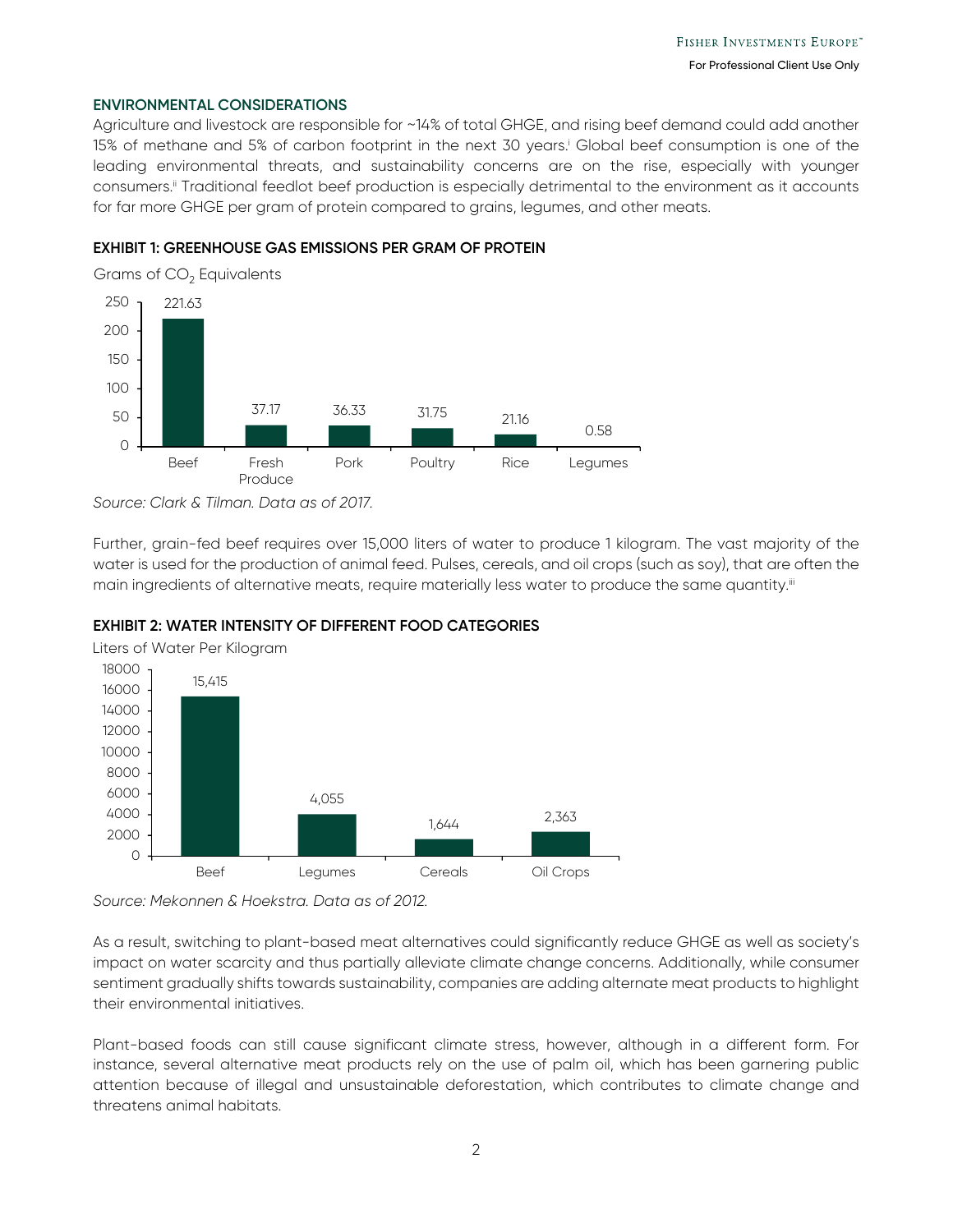#### **SOCIAL CONSIDERATIONS**

Cattle are most profitable when grown fast. This has increased controversial practices such as feeding an unnatural diet consisting predominantly of corn and soy, antibiotic use, and restrictive living conditions (feedlots) that eliminate natural grazing and produce more tender meat. Consumers around the world are becoming increasingly aware of and concerned with such practices and issues regarding animal welfare in general.



## **EXHIBIT 3: CONSUMER ATTENTION TO ANIMAL WELFARE LABELS**

Further, plant-based meat is well-positioned to benefit from a global trend towards healthy and sociallyconscious eating. Red meat generally has more saturated fat, which contribute to higher blood cholesterol and higher risk of heart disease. Around 30% of US consumers plan on reducing their meat consumption, and 32% consider themselves flexitarian (semi-vegetarian).iv

It is important to point out that this shift is not occurring uniformly across the population. Interest in a flexitarian, vegetarian, or vegan diet varies significantly by generation, with the interest in each diet increasing gradually from older to younger generations (Exhibit 4).



#### **EXHIBIT 4: SHARE OF U.S. CONSUMERS INTERESTED IN DIFFERENT TYPES OF DIETS, BY GENERATION**

*Source: Statista. Survey of U.S. Consumers in 2018. A flexitarian diet implies eating mostly plant-based foods, but also meat and animal products in moderation.* 

*Source: Animal Welfare Institute. As of 2018.*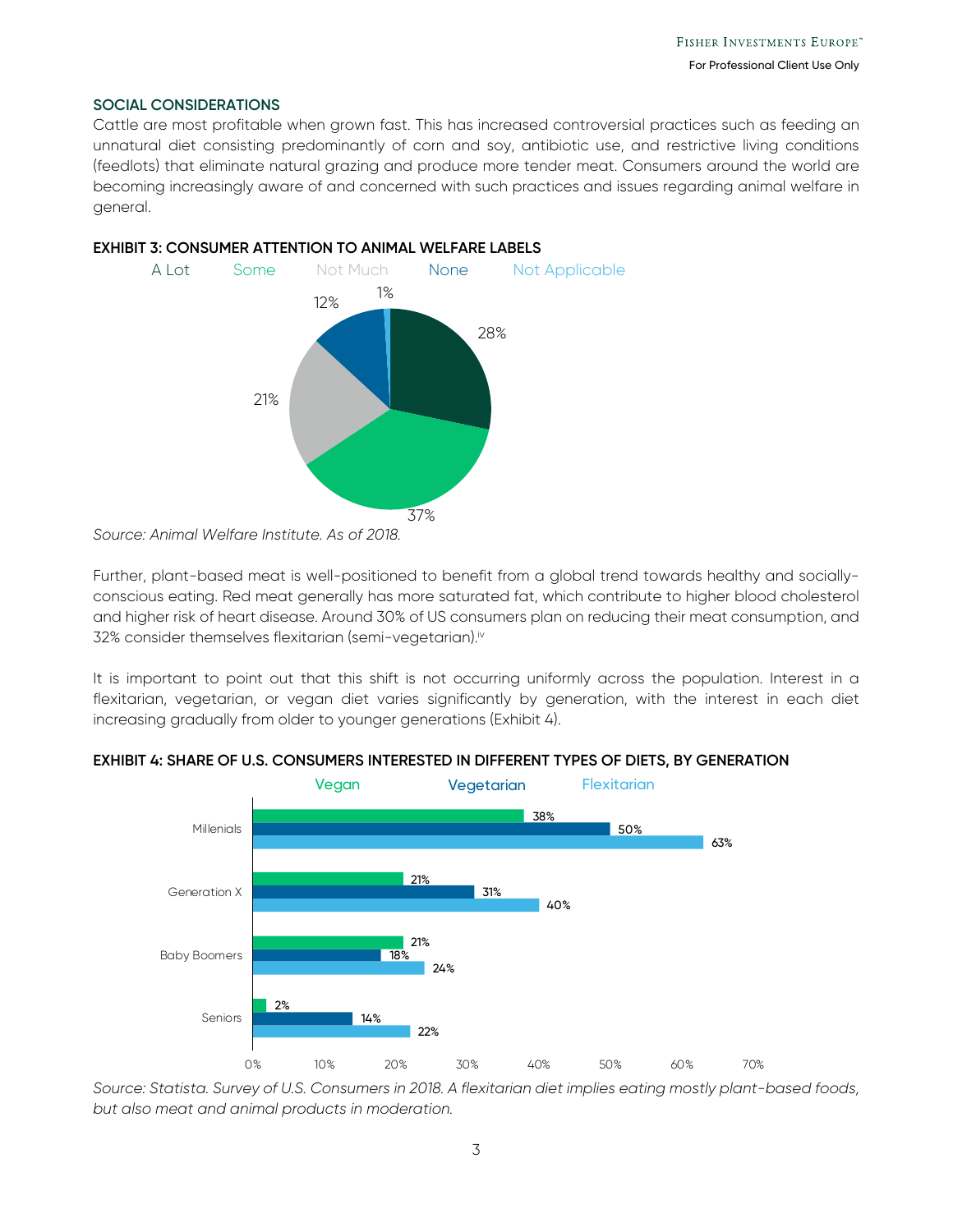However, there are also potential downsides to plant-based meats. While, alternative meat has zero cholesterol, it has 5 times more sodium for preservation and flavor. Further, when looking at the top factors influencing meat purchases, taste and price continue to rank higher than health, and both Beyond Meat and Impossible Burger currently cost more than standard ground beef.<sup>v</sup>

## **INDUSTRY DEVELOPMENTS**

j

The alternative meat segment is comprised of smaller and less established pure plays (such as Beyond Meat and Impossible Burger), as well as large conglomerates (such as Kellogg, Nestle, and Tyson Foods). This space has seen and should continue to see significant investments, led by start-ups, mainstream food companies and restaurants.

In response to shifting consumer sentiment, an increasing number of US burger chains have started to offer meatless burgers in order to attract younger diners who are often more likely to prioritise sustainability and health. 15% of US burger chains offered meatless alternatives in mid-2019, up from 3% in 2018. More broadly, 58 out of the top 100 U.S. restaurants offered plant-based entrees in 2019, compared to 55 in 2018 and 48 in 2017, indicating a wider trend in recent years. $vi$ 

However, while pure plays are garnering most of the media attention in recent months, they may not be the biggest beneficiaries from a potential shift in consumer tastes, and established firms could end up being the biggest winners. In a Q4 2019 conference call Nestle CEO Mark Schneider called the integration of alternative meat products a "once in a generation opportunity." Considering existing advantages—e.g., infrastructure and production capabilities—the best way to benefit from a potential mock meat shift might be to own traditional food products companies.

iii Mekonnen & Hoekstra (2012). A global assessment of the water footprint of farm animal products.

iv Source: "Can plant-based meat grow from a \$1 billion industry to a \$20 billion industry?," Adele Peters, Fast Company, 13/05/2019. https://www.fastcompany.com/90347902/can-plant-based-meat-grow-from-a-1 billion-industry-to-a-20-billion-industry

v Source: "Survey reveals top attributes for fresh-meat purchases", Sustainable Food News, 07/08/2018. https://sustainablefoodnews.com/survey-reveals-top-attributes-for-fresh-meat-purchases/

vi Source: "2019 Good Food Restaurant Scorecard", The Good Food Institute, http://goodfoodscorecard.org/2019 scorecard/

i Sources: Food and Agriculture Organization of the United Nations, accessed on 12/08/2020, http://www.fao.org/news/story/en/item/197623/icode/ and "Winds of change: Tackling the impact of the cattle industry on climate change", Barclays Research, 12/04/2019, https://www.investmentbank.barclays.com/ourinsights/the-cattle-industry-on-climate-change.html

ii Source: "One in five Millennials has changed their diet to reduce their impact on the planet", YouGov, 23/01/2020, https://today.yougov.com/topics/food/articles-reports/2020/01/23/millennials-diet-climate-changeenvironment-poll